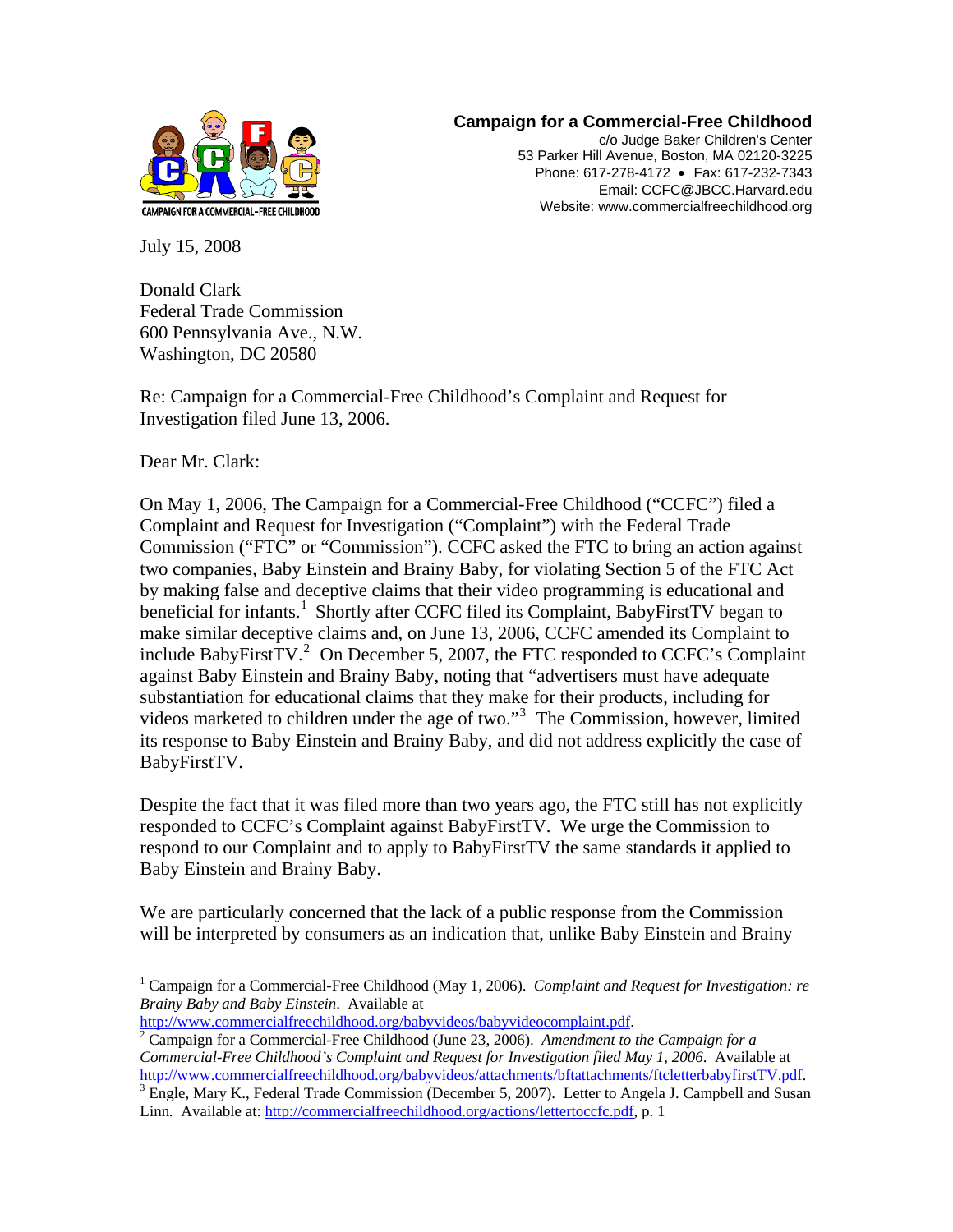Baby, BabyFirstTV is able to substantiate its educational claims—which does not seem to be the case. Since CCFC filed its Complaint against BabyFirstTV, the channel has been added to three major cable carriers, which means that millions more families will be able to subscribe.<sup>[4](#page-1-0)</sup> While Baby Einstein and Brainy Baby have significantly modified their websites as a result of CCFC's Complaint,<sup>[5](#page-1-1)</sup> BabyFirstTV continues to make explicit educational claims about its programming. In addition, unlike Brainy Baby and Baby Einstein, which have "agreed to take steps to ensure that any claims of educational and/or developmental benefit for children under the age of two are adequately substantiated,"<sup>[6](#page-1-2)</sup> BabyFirstTV has not agreed to substantiate its claims.

## **Educational Claims**

BabyFirstTV continues to use educational claims as the cornerstone of its marketing. For instance, the words "educational" and "learning" appear frequently on BabyFirstTV's website, [www.babyfirsttv.com](http://www.babyfirsttv.com/), to describe BabyFirstTV's programming for babies. Examples of these claims include:

- We are delighted to offer you a series of engaging, educational programs designed to enrich your relationship with your baby by providing you with new opportunities for learning and playing together.
- BabyFirstTV goes above and beyond traditional  $TV it$  is an educational tool that provides a positive learning environment and an engaging experience for both you and your baby.<sup>[8](#page-1-4)</sup>
- BabyFirstTV is a safe, positive and friendly resource and provides an engaging and educational experience for baby [sic.] during their first states of learning.<sup>[9](#page-1-5)</sup>
- We know that parents want the best for their babies, and we strive to deliver the very best educational content for the best value on the market.<sup>[10](#page-1-6)</sup>
- It's Not Traditional TV It's a Brand New Educational Tool.<sup>[11](#page-1-7)</sup>

In addition to these and other general educational claims about its programming, BabyFirstTV also makes claims that its programming fosters specific skills. For example, the narration on a video commercial posted on BabyFirstTV's YouTube channel says:

Give your child a head start, in art, math, language, and music. With BabyFirstTV, the first 24 hour, commercial-free television network for babies 6-months to 3-years old. BabyFirstTV is supported by top child

 $\overline{a}$ 

<span id="page-1-0"></span><sup>4</sup> Moss, Linda (May 5, 2008). Time Warner Cable Adds BabyFirstTV. *Multichannel News*. Retrieved July 11, 2008 from <http://www.commercialfreechildhood.org/news/timewarnercable.htm> 5

<span id="page-1-2"></span><span id="page-1-1"></span> $<sup>5</sup>$  FTC letter to Campbell and Linn, p. 3.</sup>

 $<sup>6</sup>$  Ibid.</sup>

<span id="page-1-4"></span><span id="page-1-3"></span><sup>&</sup>lt;sup>7</sup> Attachment 1. Retrieved July 3, 2008 from  $\frac{http://www.babyfirsttv.com/content.asp?xml_id=1612.8}{http://www.babyfirsttv.com/content.asp?xml_id=1612.8}$  $^8$  Ibid.  $\,$ 

<sup>&</sup>lt;sup>9</sup> Ibid.

<span id="page-1-7"></span><span id="page-1-6"></span><span id="page-1-5"></span><sup>&</sup>lt;sup>10</sup> Attachment 2. Retrieved July 3, 2008 from [http://www.babyfirsttv.com/content.asp?xml\\_id=1574](http://www.babyfirsttv.com/content.asp?xml_id=1574).<br><sup>11</sup> Attachment 3. Retrieved July 3, 2008 from [http://www.babyfirsttv.com/content.asp?xml\\_id=1785](http://www.babyfirsttv.com/content.asp?xml_id=1785).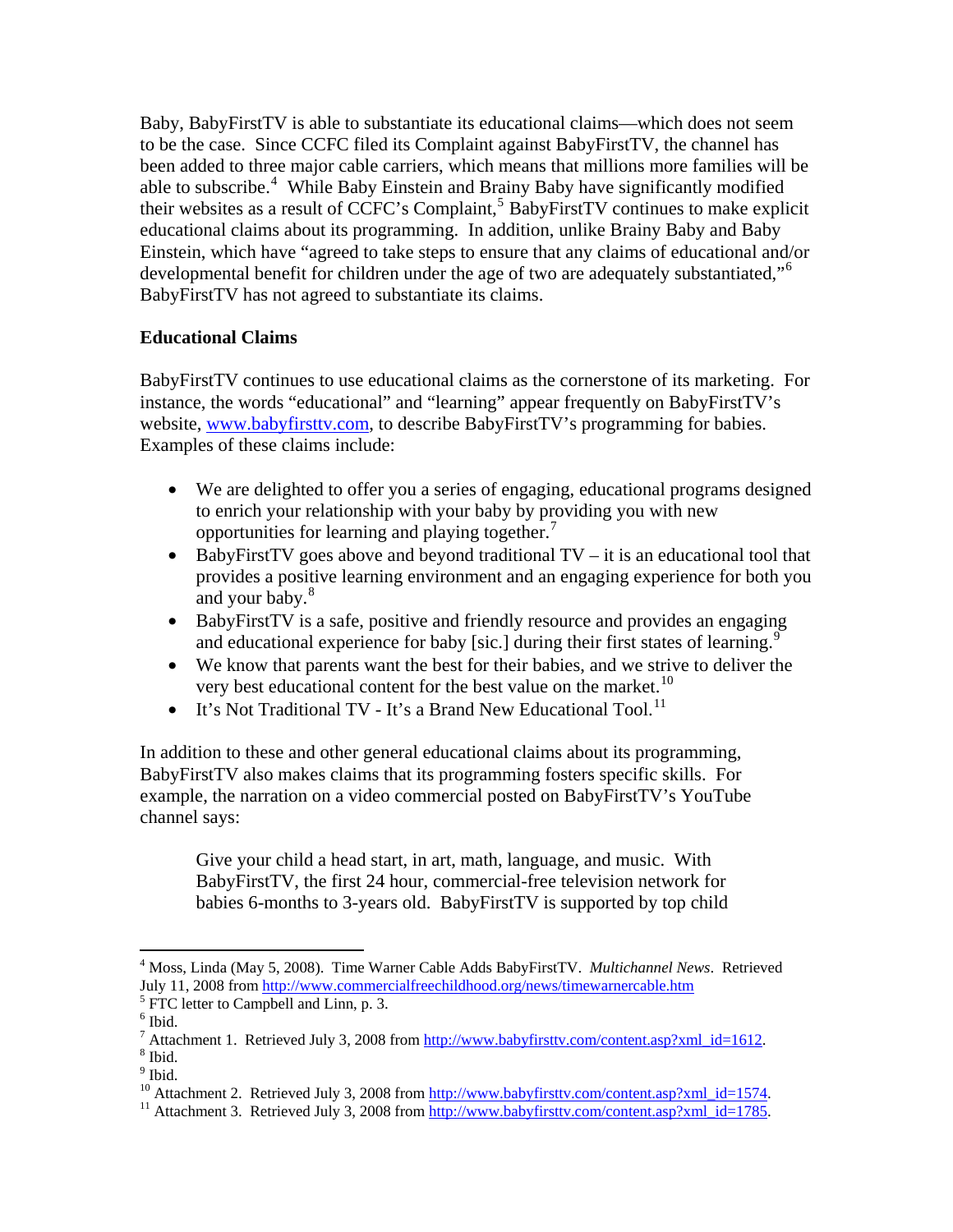development experts. Give your baby the essential skills they need. BabyFirstTV. Watch your baby blossom."[12](#page-2-0)

BabyFirstTV has instituted a "unique color coded system," which "helps inform parents about the educational value of each segment"<sup>[13](#page-2-1)</sup> and links the viewing of specific programs to the development of specific skills. For example, BabyFirstTV uses yellow to indicate "Thinking Journey" programming, which BabyFirstTV claims, "Engages children in identifying patterns of thinking and developing creative ways of viewing the world"; red to indicate "Language Playground," which "[e]ncourages children to develop language through introduction to words, signs and languages from around the world"; pink to indicate "Imagination Lane," which [i]nspires creativity through cultural and multi-sensory experiences for children"; and green to indicate "Sensory Wonderland," which "[d]evelops children's ability to identify the five senses and the world around them." $14$ 

## **Lack of Substantiation for Educational Claims**

In its response to CCFC's Complaint against Brainy Baby and Baby Einstein, the Commission stated, "It is well established that advertisers must have a reasonable basis to substantiate objective product claims."<sup>[15](#page-2-3)</sup> The Commission then elaborated on what qualifies as adequate substantiation for educational claims for screen media marketed to babies:

Accordingly, advertisers must have adequate substantiation for educational and/or cognitive development claims that they make for their products, including for videos marketed for children under the age of two; reliance on general theories of child development or on studies of products that are materially different from the advertised product will not be sufficient. In this regard, we note that the practice of using video as an educational tool for children under two is a relatively recent development. Moreover, it cannot be assumed that this young audience possesses the necessary cognitive skills that would allow generalization from techniques that may be successful in other circumstances, *e.g.*, with older children or one-on-one interaction using traditional board books.<sup>[16](#page-2-4)</sup>

According to the criteria laid out by the FTC, BabyFirstTV's substantiation for educational claims does not seem to be adequate. The company appears to rely on generalizations from other techniques and circumstances to promote its programming as educational. For example, BabyFirstTV touts its programming's "Interactive Subtitles" for parents to read while watching with their babies, claiming that makes "the experience

<span id="page-2-0"></span><sup>&</sup>lt;sup>12</sup> http://www.youtube.com/watch?v=KhWoR7uBuHs. Retrieved July 3, 2008.

<span id="page-2-1"></span><sup>&</sup>lt;sup>13</sup> Attachment 4. Retrieved July 8, 2008 from<http://www.babyfirsttv.com/categories.asp>  $14$  Ibid.

<span id="page-2-3"></span><span id="page-2-2"></span> $15$  FTC letter to Campbell and Linn, p. 2.

<span id="page-2-4"></span> $16$  Ibid.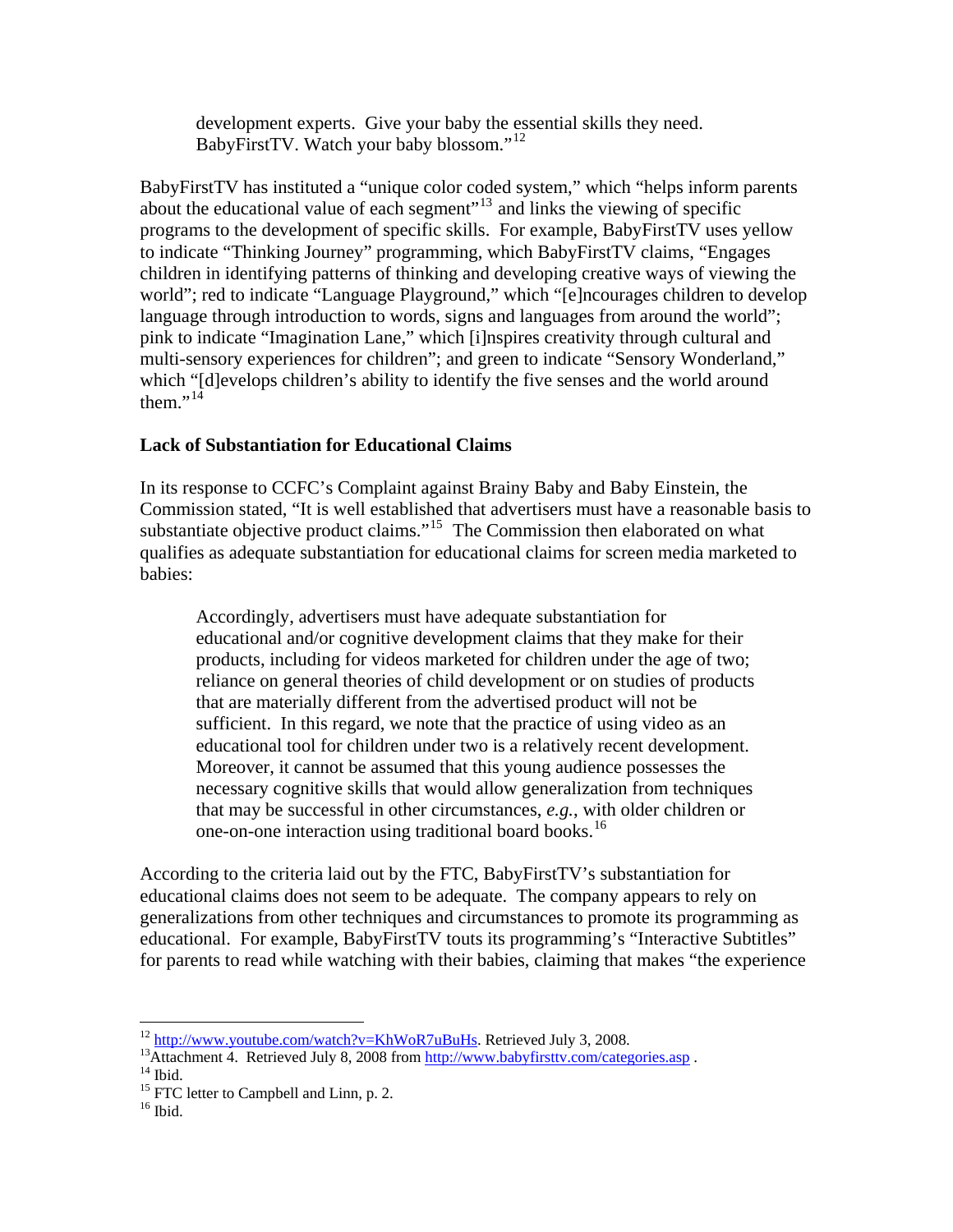as educational and engaging as reading a book."[17](#page-3-0) This claim is particularly troubling since research does demonstrate the positive educational benefits of reading books to babies<sup>[18](#page-3-1)</sup> and parents may mistakenly infer that similar research exists for television. In any case, by the Commission's own criteria, BabyFirstTV must provide substantiation for the claim "as educational . . . as reading a book" and should not imply that reading subtitles from a screen to babies has the same educational value as reading them a book.

In 2007, BabyFirstTV responded directly to CCFC's charge of false and deceptive marketing by citing studies mostly conducted with older children to substantiate claims that its programming is educational for babies – precisely the type of substantiation that the Commission has declared is inadequate. On May 17, 2007, BabyFirstTV's legal representatives sent a cease and desist letter to CCFC.<sup>[19](#page-3-2)</sup> The letter stated that "any and all claims [BabyFirstTV] makes about its programming are backed by overwhelming substantiation. And, although BabyFirstTV does not directly refer to this substantiation on its website or other promotion literature, the substantiation exists and is available to the public."<sup>[20](#page-3-3)</sup> The letter then listed eight brief summaries of research "demonstrating that BabyFirstTV's programming is educational for infants. $12^{21}$  $12^{21}$  $12^{21}$ 

None of the research cited in BabyFirstTV's letter to CCFC was related to BabyFirstTV and seven of the eight studies cited by BabyFirstTV were conducted with preschool children, not babies and toddlers.<sup>[22](#page-3-5)</sup> Given the significant developmental differences between infants and preschool children, statements, such as the following, do not substantiate BabyFirstTV's claims that its programming is "educational for infants":

- "Preschoolers who viewed educational TV programs had higher grades and read more books in high school."
- "Educational TV Viewing at two and three years of age predicted school readiness among low to moderate income children."
- "Viewing child-audience informative programs between age 2 and 3 predicted high subsequent performance on all four measurements of academic skill."<sup>[23](#page-3-6)</sup>

The one study cited by BabyFirstTV that was conducted with babies examined the correlation between viewing certain programs and language acquisition and found that some programs had positive correlations, some programs had negative correlations and some programs had no correlation at all.<sup>[24](#page-3-7)</sup> The study has severe limitations. It was

 $\overline{a}$ 

<span id="page-3-6"></span><span id="page-3-5"></span> $23$  BabyFirstTV's May 17, 2007 letter to CCFC, pp. 2-3.

<span id="page-3-0"></span><sup>&</sup>lt;sup>17</sup> Attachment 3. Retrieved July 3, 2008 from  $\frac{http://www.babyfirsttv.com/content-asp?xml_id=1785}{http://www.babyfirsttv.com/content-asp?xml_id=1785}.$ <sup>18</sup> Raikes, H., Luze, Gayle., Brooks-Gunn, J. et al. (July 2006). Mother–Child Bookreading in Low-

<span id="page-3-1"></span>Income Families: Correlates and Outcomes During the First Three Years of Life. *Child Development*, Vol. 77 Issue 4, p924-953.

<span id="page-3-2"></span> $19$  The letter was a response to a May 15, 2007 letter sent by CCFC, in connection with its FTC complaint against BabyFirstTV, to ten U.S. cable companies urging them not to carry BabyFirstTV because the channel "seduces potential subscribers with false claims that its programming is educational for infants." CCFC's letter to the cable companies is Attachment 5. BabyFirstTV's letter to CCFC is Attachment 6. 20 BabyFirstTV's May 17, 2007 letter to CCFC, p. 2

<span id="page-3-4"></span><span id="page-3-3"></span> $21$  Ibid, pp. 2-3.

 $^{22}$  Full citations and summaries of the studies cited by BabyFirstTV are in Attachment 7.

<span id="page-3-7"></span><sup>&</sup>lt;sup>24</sup> Linebarger, D. L., & Walker, D. (January 2005) Infants' and Toddlers' television viewing and language outcomes *American Behavioral Scientist*. 624-645. The study found a positive correlation between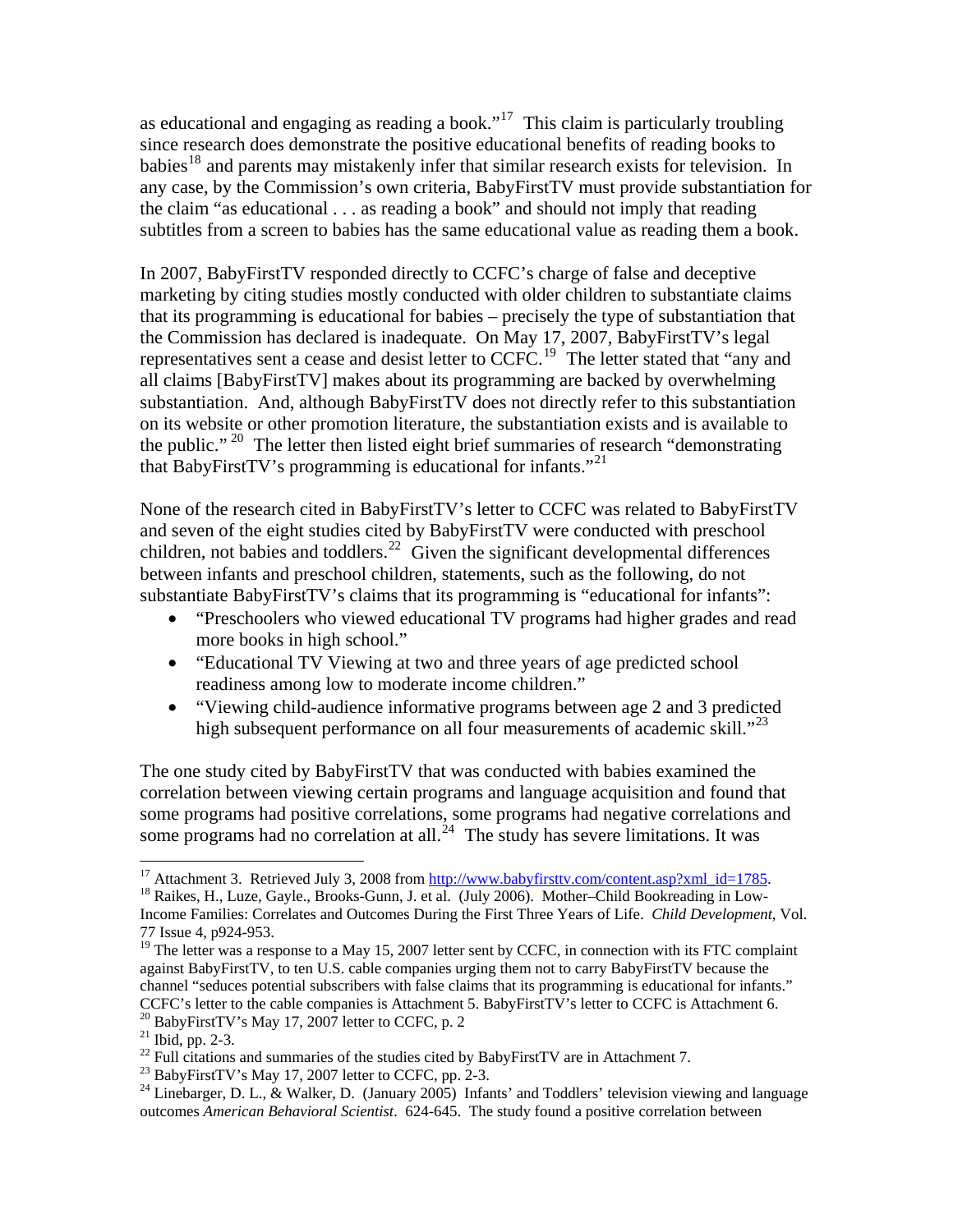conducted with only fifty-one children and no control group. The studies' own authors concluded that, "Research is still needed to determine both causality and whether the results hold outside such a homogeneous sample as the one reported in this article." Regardless of these shortcomings, BabyFirstTV was not a part of this study so in no way do the findings substantiate any of its claims about its programming. It is also worth noting that this study has never been replicated and more recent studies have found that screen media is not an effective means of promoting language acquisition.<sup>[25](#page-4-0)</sup>

BabyFirstTV also misleads potential consumers about the state of the research on screen media and babies. On the "Frequently Asked Questions" section of its website, BabyFirstTV responds to the question, "Can television be harmful to my baby or toddler?" with the following answer: "When used responsibly, age-appropriate, educational television programming has been associated with very positive results such as improvements in vocabulary."[26](#page-4-1) For babies, this statement is false. Research shows that screen media is not an effective means of teaching babies and toddlers the meaning of new words or for promoting their phonetic learning.<sup>[27](#page-4-2)</sup> In fact, one recent study found that watching baby videos is associated with slower language development.<sup>[28](#page-4-3)</sup>

## **Conclusion**

In its response to CCFC's Complaint against Baby Einstein and Brainy Baby, the FTC offered clear criteria for substantiation of educational claims for screen media marketed for babies, noting that the considerations that it applied to Baby Einstein and Brainy Baby, "would apply to representations made by any marketer of products claimed to provide educational or developmental benefits to children under two."<sup>[29](#page-4-4)</sup> We believe that the Commission should explicitly apply that standard to BabyFirstTV.

There is no credible scientific research to prove that babies gain educational or developmental benefits from watching television and BabyFirstTV's substantiation of its

viewing certain programs (such as Blue's Clues and Dora the Explorer) and vocabulary acquisition, a negative correlation between other programs (such as Barney & Friends and Teletubbies) and no correlation with other programs (such as Dragon Tales, Sesame Street, and Disney movies).<br><sup>25</sup> Krcmar, M., Grela, B., & Lin, K. (2007) Can Toddlers Learn Vocabulary from Television? An

<span id="page-4-0"></span>Experimental Approach. *Media Psychology*. 10: 41-63; Robb, M., Richert, R., & Wartella, E. (in press). Just a talking book? Word learning from watching baby videos. *British Journal of Developmental Psychology*. 26 Attachment 8. Retrieved July 3, 2008 from

<span id="page-4-2"></span><span id="page-4-1"></span>[http://www.babyfirsttv.com/parents.asp?xml\\_id=1627&subXml\\_id=1773.](http://www.babyfirsttv.com/parents.asp?xml_id=1627&subXml_id=1773)<br><sup>[27](http://www.babyfirsttv.com/parents.asp?xml_id=1627&subXml_id=1773)</sup> Robb, M., Richert, R., & Wartella, E. (in press). Just a talking book? Word learning from watching baby videos. *British Journal of Developmental Psychology*; Krcmar, D., Grela, B., Lin, K. (2007) Can Toddlers Learn Vocabulary from Television? An Experimental Approach. *Media Psycholog*y. 10 (1): 41-63; Kuhl, P.K., Tsaw, F, Liu, H. (2003). Foreign-language experience in infancy: Effects of short-term exposure and social interaction. *Proceedings of the National Academy of Science*. 100: 9096-9101. 28 Zimmerman, F.J., Christakis, D.A., & Meltzoff, (2007, August) A.N. Associations between Media

<span id="page-4-3"></span>Viewing and Language Development in Children Under Age 2 years. *The Journal of Pediatrics*. 151(40: 364-368.

<span id="page-4-4"></span><sup>&</sup>lt;sup>29</sup> FTC letter to Campbell and Linn, Pg. 1, Footnote 1.